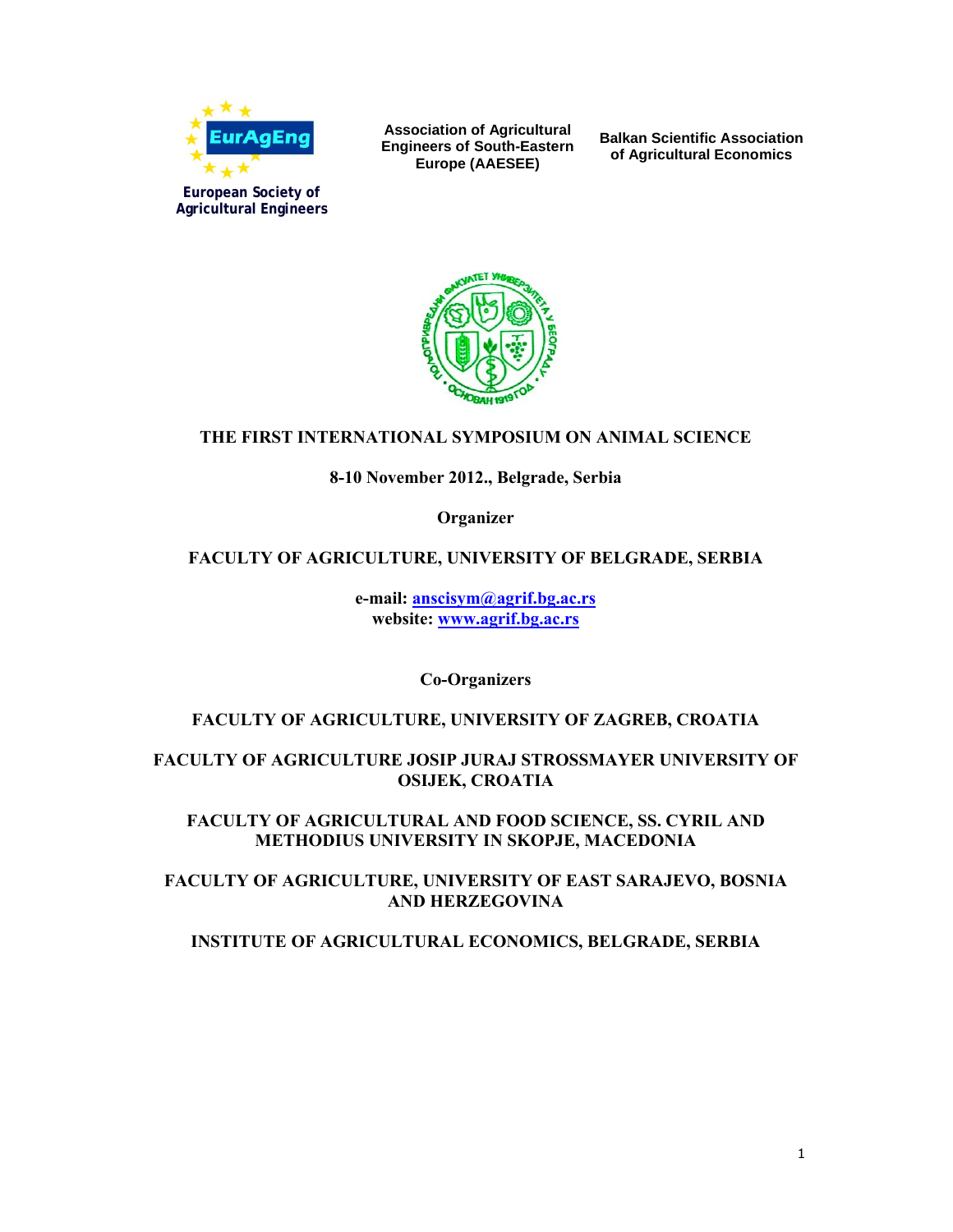# International Scientific Committee

Prof.Dr Slavča Hristov, Faculty of Agriculture University of Belgrade, Serbia Prof. Dr Stephen Hall, University of Lincoln, United Kingdom Prof. Dr Zlatko Skalicki, Faculty of Agriculture University of Belgrade, Serbia Prof. Dr Andrea Martini, University of Florence, Italy Prof.Dr Goran Grubić, Faculty of Agriculture University of Belgrade, Serbia Dr Grażyna Sender, Institute of Genetics and Animal Breeding of the Polish Academy of Sciences in Jastrzębiec,Warsaw, Poland Prof.Dr Milica Petrović, Faculty of Agriculture University of Belgrade, Serbia Dr Tomaž Žnidaršič, Agricultural Institute of Slovenia, Ljubljana, Slovenia Prof.Dr Sreten Mitrović, Faculty of Agriculture University of Belgrade, Serbia Dr Sivadas Ponathil Varma, SRF Indian National Council for Oceanic Research, Cochin, India Prof.Dr Vladan Bogdanović, Faculty of Agriculture University of Belgrade, Serbia Dr Velarde Antonio, IRTA- Institute of Agrifood Research and Technology, Barcelona, Spain Prof.Dr Cvijan Mekić, Faculty of Agriculture University of Belgrade, Serbia Prof.Dr Marcela Šperanda, Faculty of Agriculture Josip Juraj Strossmayer University of Osijek, Croatia Prof.Dr Živan Jokić, Faculty of Agriculture University of Belgrade, Serbia Dr Jelena Ramljak, Faculty of Agriculture, University of Zagreb, Croatia Prof.Dr Duško Vitorović, Faculty of Agriculture University of Belgrade, Serbia Prof. Dr Metodija Trajčev, Faculty of Agricultural and Food Science, Ss. Cyril and Methodius University in Skopje, Macedonia Prof.Dr Nenad Đorđević, Faculty of Agriculture University of Belgrade, Serbia Dr Božidarka Marković, Biotechnical Faculty Podgorica, University of Montenegro Dr Zlatica Pavlovski, Institute for Animal Husbandry, Belgrade-Zemun, Serbia Prof. Dr Refik Šahinović, Biotechnical Faculty University of Bihać, Bosnia and Herzegovina Prof.Dr Drago Cvijanović, Institute of Agricultural Economics, Belgrade, Serbia Prof.Dr Tatjana Pandurević, Faculty of Agriculture, University of East Sarajevo, Bosnia and Herzegovina Prof. Dr Mila Savić, Faculty of Veterinary Medicine, University of Belgrade, Serbia Prof. Dr Stanko Boboš, Faculty of Agriculture University of Novi Sad, Serbia

Prof. Dr Aleksandar K. Božić, Faculty of Agriculture University of Novi Sad, Serbia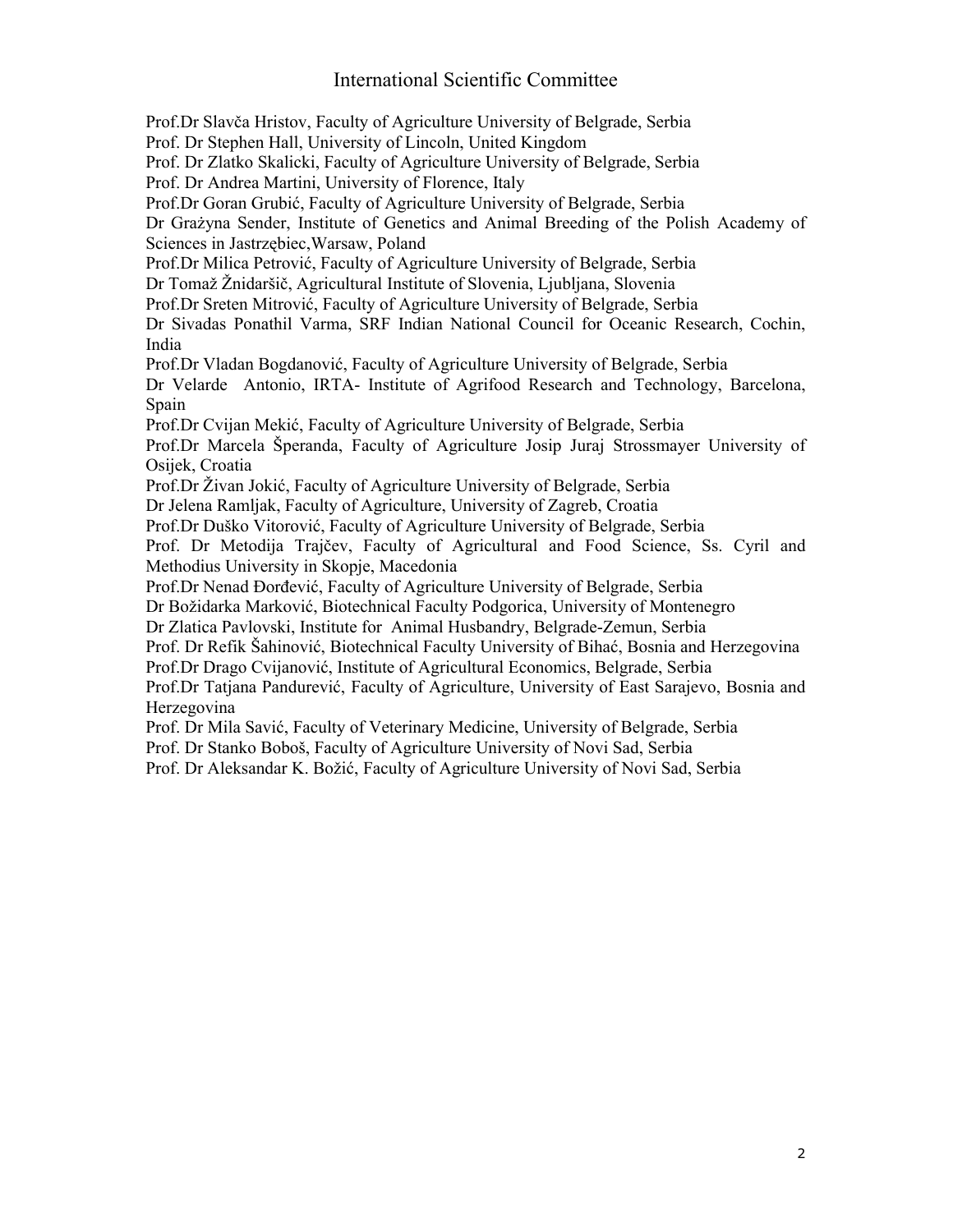# Organizing Committee

Chairman, Prof. Dr Slavča Hristov, Faculty of Agriculture University of Belgrade, Serbia

Secretary, Prof. Dr Bojan Stojanović, Faculty of Agriculture University of Belgrade, Serbia Dr Branislav Stanković, Faculty of Agriculture University of Belgrade, Serbia

Members, Prof. Dr Zlatko Skalicki, Faculty of Agriculture University of Belgrade, Serbia Prof. Dr Ante Ivanković, Faculty of Agriculture, University of Zagreb, Croatia Prof. Dr Radica Đedović, Poljoprivredni Fakultet Univerzitet u Beogradu, Srbija Prof. Dr Pero Mijić, Faculty of Agriculture Josip Juraj Strossmayer University of Osijek, Croatia

> Prof. Dr Dragan Radojković, Faculty of Agriculture University of Belgrade, Serbia

> Prof. Dr Sreten Andonov, Faculty of Agricultural and Food Science, Ss. Cyril and Methodius University in Skopje, Macedonia

> Prof. Dr Predrag Perišić, Faculty of Agriculture University of Belgrade, Serbia Prof. Dr Đoja Arsenović, Faculty of Agriculture, University of East Sarajevo, Bosnia and Herzegovina

> Prof. Dr Vladan Đermanović, Faculty of Agriculture University of Belgrade, Serbia

Dr Jonel Subić, Institute of Agricultural Economics, Belgrade, Serbia

Dr Mirjana Bojanić Rašović, Biotechnical Faculty Podgorica, University of Montenegro

Prof. Dr Nebojša Nedić, Faculty of Agriculture University of Belgrade, Serbia Techn. Jelena Janković, Faculty of Agriculture University of Belgrade, Serbia

Secretary,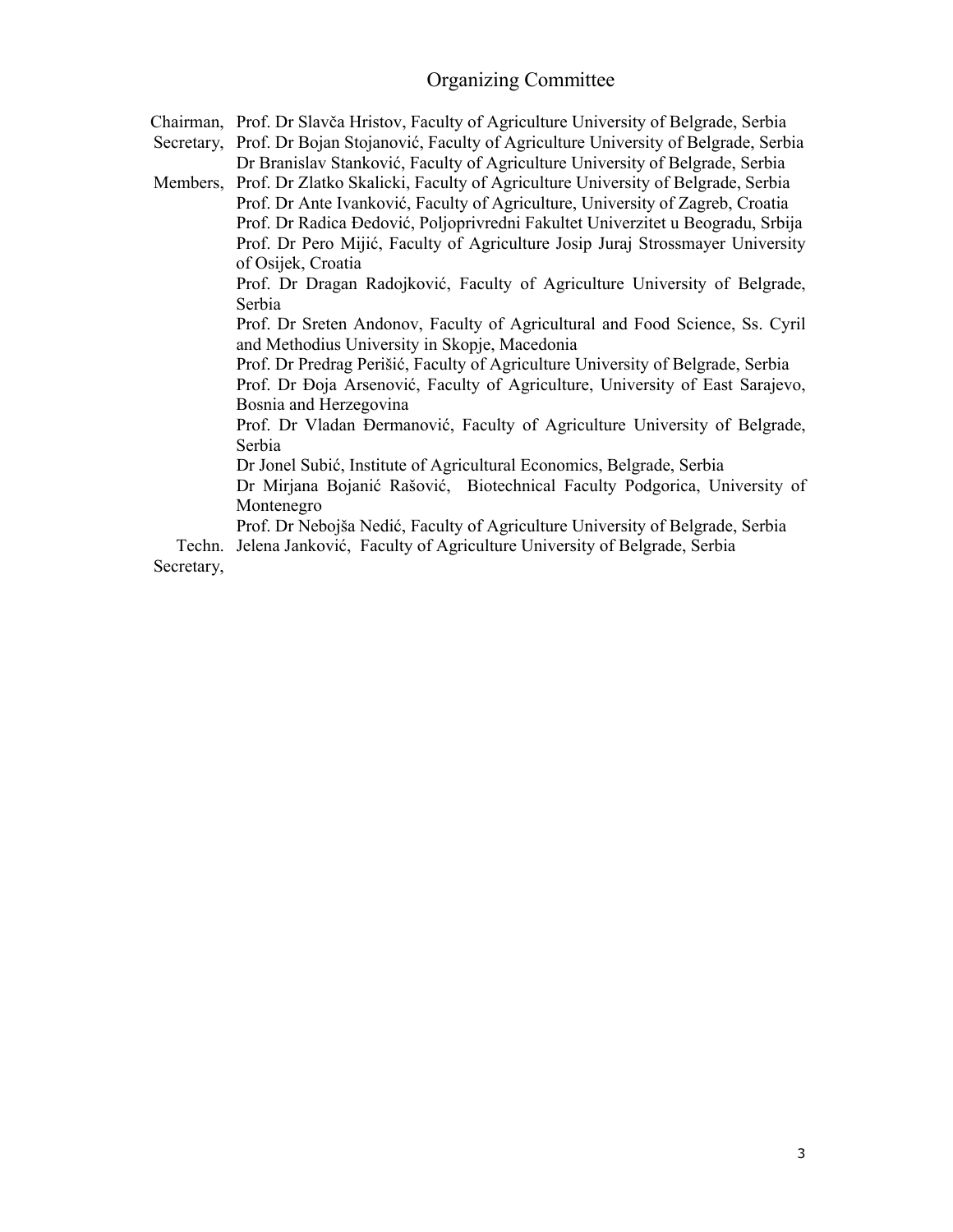# **THE 2nd ANNOUNCEMENT**

#### **INVITATION**

It is a pleasure to invite you to participate at **The 1st International Symposium on Animal Science** which will be held in **Zemun-Belgrade, Serbia** (venue: Faculty of Agriculture, University of Belgrade), from **8-10 November 2012.** Be the part of this event with oral communication, poster presentation, and presentation of your institution/company or as a participant.

The main goal of the Symposium is to present to the animal production engineers, other animal production stakeholders, researchers, students and the general public the most important results of scientific work of Serbian and international specialists, enabling better transfer of scientific achievements in all fields of animal production.

Also, intention of the Symposium is to establish better collaboration between animal production researchers from the Universities, research institutions and specialists from industry, trade and other related fields, as well as producers from Serbia, Western Balkans, EU and the other parts of the World in their common fields of interest in science, education and good livestock production practice. Furthermore, this Symposium should be the opportunity to show complementarities between research teams, promoting international scientific collaborations.

You are strongly encouraged to get involved in this event and enjoy with us in Belgrade in autumn!

#### **SYMPOSIUM TOPICS**

The Symposium will cover the most important topics which define priorities of Animal Science development in scientific, educational and professional level in manner of systematic and sustainable changing of situation in the Country and in the Region, through topics (Section), as follows:

- 1. Breeding and Reproduction of Domestic Animals
- 2. Selection and Breeding of Domestic Animals
- 3. Nutrition of Domestic Animals
- 4. Animal Health and Welfare and Farm Biosecurity
- 5. Game Animals Production, Fishery and Beekeeping
- 6. Rural Development, Organization and Economic of Livestock Production
- 7. Organic and Sustainable Livestock Production
- 8. Environment Contamination of Livestock Origin
- 9. Animal Products Technology and Processing
- 10. Education: Transfer of Knowledge and Innovations
- 11. Free papers

#### **PANEL DISCUSSION**

Panel Discussion will be organized as part of Symposium on Perspective and Challenges of Livestock Production Development in Serbia (strategy, action plan, extension service, role of educational and scientific institutions, study programs, role of the ministries, legislative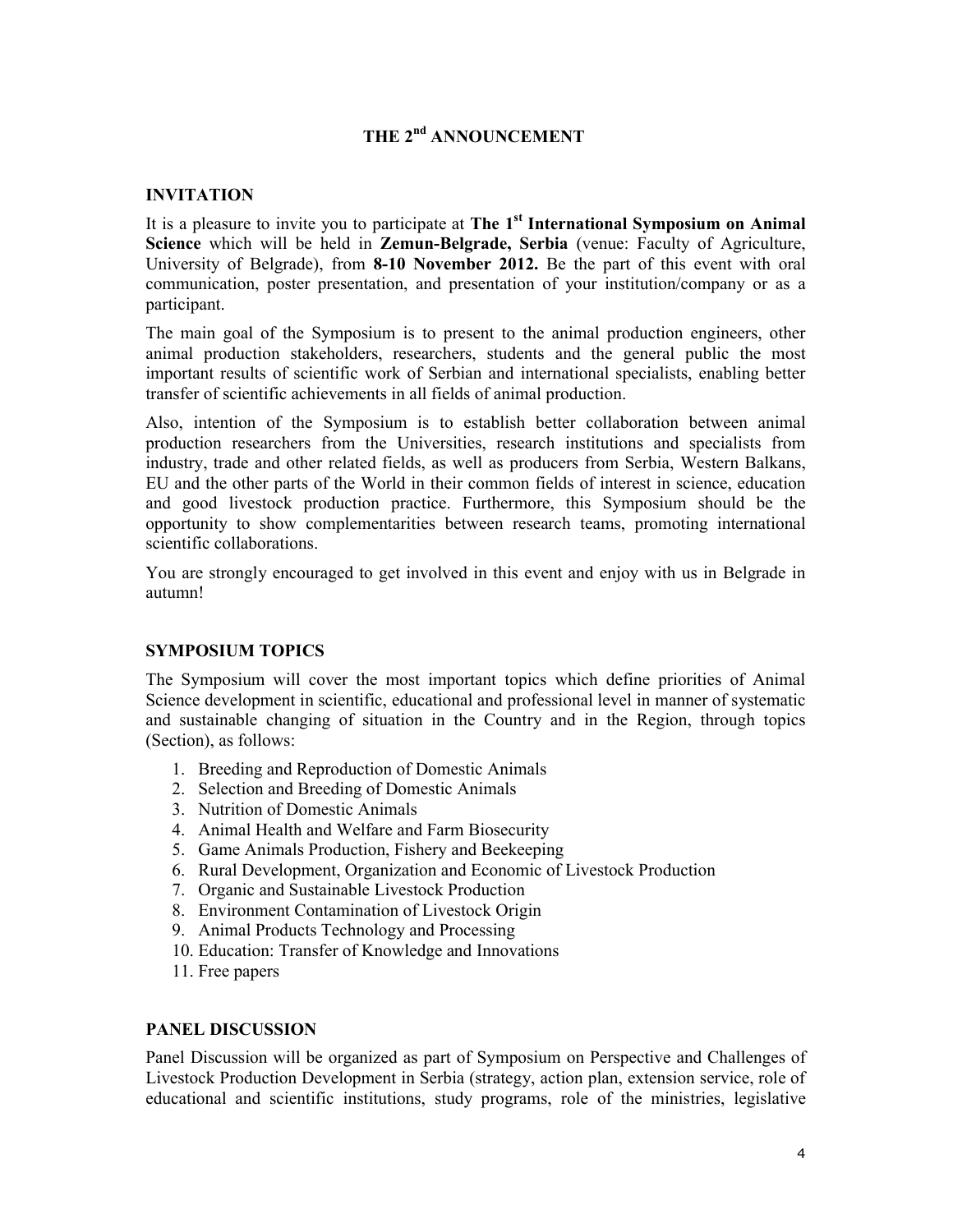harmonization, development priorities, EU funds, developed countries scientific, technical and professional assistance, etc.).

# **OFFICIAL LANGUAGES**

The official languages of the Symposium are English, Serbian and other languages of the Balkan region. Simultaneous translation will be available. Participants with oral presentations in Serbian and other languages of the Balkan region must have Power Point presentation in English language.

### **REGISTRATION**

All participants are kindly asked to register in advance by completing and submitting the Registration Form (Word Document: Participant Registration Form) with the appropriate fees. Please complete Registration form and send it electronically, as attached file to the email address: **anscisym@agrif.bg.ac.rs,** by *June 8th 2012*. Participants are asked to specify the registration adding the surname and name of the participant and a word "registration" (e. g. petrovicpetar\_registration).

Registration fee have to be paid by all Symposiums' participants and will cover: admission to scientific sessions, exhibition and poster area, printed Book of Proceedings, lunches and coffee break beverages during the Symposium.

Please note: **only accepted complete papers with paid registration fees will be published in the Book of Proceedings**.

Please note: gala **dinner-ship cruising is not included in registration fees and to be paid at the price of 30€**. Registration for the gala dinner--ship cruising can be made by e-mail until **November 1st 2012**. Participants are asked to specify the registration adding the surname and name of the participant and a word "dinner" (e. g. petrovicpetar dinner).

*Registration fees*

| <b>REGISTRATION FEES</b>  | By<br>September $15th$ 2012 | After<br>September $15th$ 2012 |
|---------------------------|-----------------------------|--------------------------------|
| Full registration fees    | 80€                         | 120€                           |
| Gala dinner-ship cruising | 30€                         |                                |

# **PAYMENT OF REGISTRATION FEE**

The registration fee should be made as follow: BENEFICIARY: University of Belgrade Faculty of Agriculture Nemanjina 6 11080 Zemun Serbia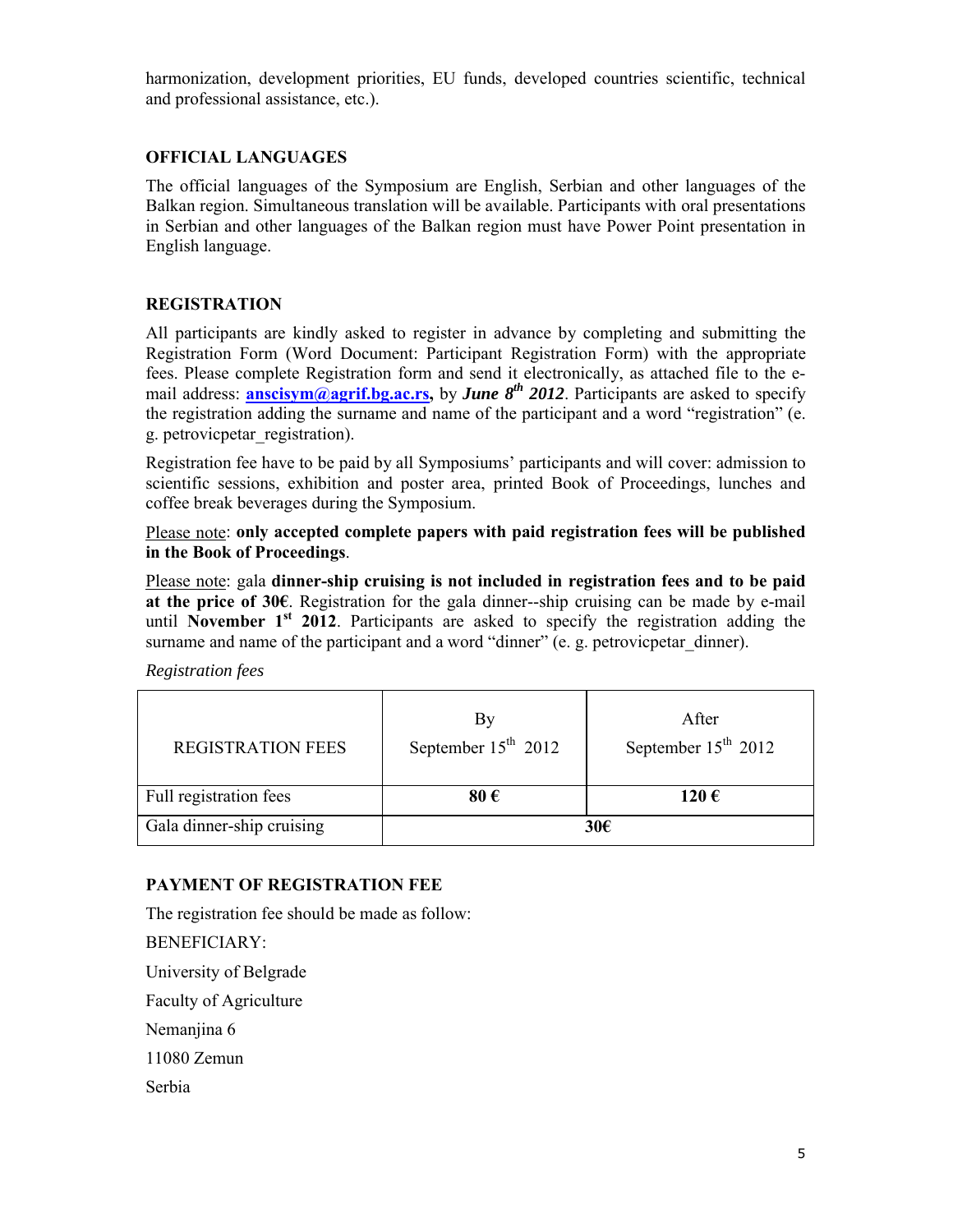BANK: National Bank of Serbia Payment instruction:

#### SWIFT MESSAGE MT103-EUR

| FIELD 32A:      | <b>VALUE DATE-CURRENCY-AMOUNT</b> |
|-----------------|-----------------------------------|
| FIELD 50K:      | ORDERING CUSTOMER                 |
| FIELD 56A:      |                                   |
| (INETRMEDIARY)  | <b>DEUTDEFF</b>                   |
| FIELD 57A:      | <b>NBSRRSBG</b>                   |
| (ACC.WITH BANK) | NATIONAL BANK OF SERBIA           |
|                 | KRALJA PETRA 12, 11000 BELGRADE   |
|                 | <b>SERBIA</b>                     |
| FIELD 59:       | /RS35908500100014415751           |
| (BENEFICARY)    | FACULTY OF AGRICULTURE BELGRADE   |
| FIELD 70:       | <b>DETAILS OF PAYMENT</b>         |

Please send your payment slip by e-mail **anscisym@agrif.bg.ac.rs**, (with the note in e-mail Subject: Payment slip (name and surname).

Registration fees for participant without paper can be also paid in cash during the Symposium's registration at the registration desk.

### **IMPORTANT DATES**

Deadline for registration **June 8th 2012**  Deadline for abstract submission **June 8th 2012** Abstract acceptance notification **June 15th 2012**  Deadline for full paper submission **September 8th 2012** Paper acceptance notification **October 1st 2012**

### **INSTRUCTION TO AUTHORS**

#### **General Instructions for preparation of abstracts and complete papers**

Abstracts and Complete Papers could be submitted for each topic for oral or poster presentation.

Submissions of Abstracts and Complete Papers have to be written in English, while Complete Papers could be presented in English, Serbian and other languages of the Balkan region.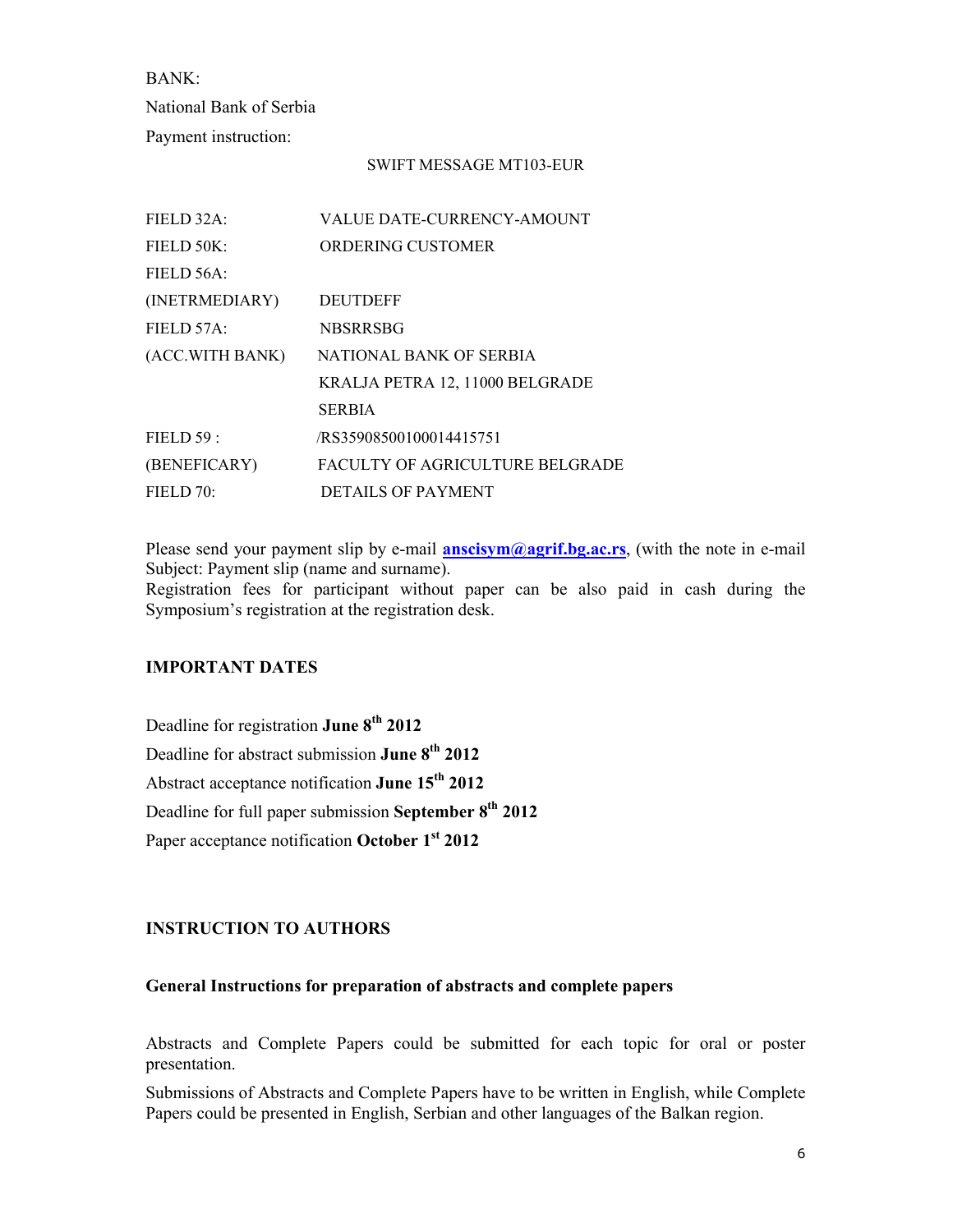All Complete Papers will be peer reviewed, and published in Book of Proceedings of The 1st International Symposium on Animal Science, 2012., in English.

Complete Papers will be **reviewed by two referees** from relevant fields. Paper should be written on correct English. Papers not written according to the technical instruction will be returned to the authors.

### **A. INSTRUCTION FOR PREPARATION OF ABSTRACTS**

Please prepare the Abstract and send it electronically, as attached file to the e-mail address **anscisym@agrif.bg.ac.rs** by **June 8<sup>th</sup> 2012**. When submitting Abstract, the authors should repeat the statement whether they intend to present paper orally or as poster. For oral presentations they should state language of the presentation (English, Serbian or other languages of the Balkan region).

Section moderators retain right to make decision about type of papers presentation.

Participants are asked to specify the file name with the section code adding the surname of the participant and a word "abstract" (e. g. 1petrovic\_abstract).

Authors are kindly asked to observe the following technical instructions:

Abstracts in English should be written in Microsoft Word, version 97-2003 or newer, font Times New Roman, size 12 points. Use single spacing with justified alignment. Abstracts should contain the title, the aim of the paper, essential research results and a brief conclusion. The authors are advised to make their abstracts short. Not more than five key words, italic type, should be given, separated by commas.

− Margins: 3.0 cm left, 2.5 cm top, bottom and right.

− Titles should be written in uppercase, size 12 points, centred. The title should be brief and precise, not more than 100 characters without spaces.

− Authors (Surname and initial letter of the first name of all authors) should be written in lowercase, size 12 points, centred.

− Authors full name with title and address of institution should be written in lowercase, size 12 points. E-mail should be added to the full address only for the contact person.

− Key words, italic type, should be written below the Abstract.

− Abstracts should not contain tables, graphs, drawings, etc.

**Abstract** should be summarized, in one paragraph (usually), the major aspects of the entire paper in the following prescribed sequence:

- the *questions that were investigated* (or purpose),
	- o State the purpose very clearly in the first or second sentence.
- the *experimental design and methods* used,
	- o Clearly express the basic design of the study.
	- o Name or briefly describe the basic methodology used without going into excessive detail-be sure to indicate the key techniques used.
- the *major findings* including *key quantitative results*, or *trends:*
	- o Report those results which answer the questions you were asking,
	- o Identify trends, relative change or differences, etc.
- a brief summary of *interpretations* and *conclusions:*
	- o Clearly state the implications of the obtained results.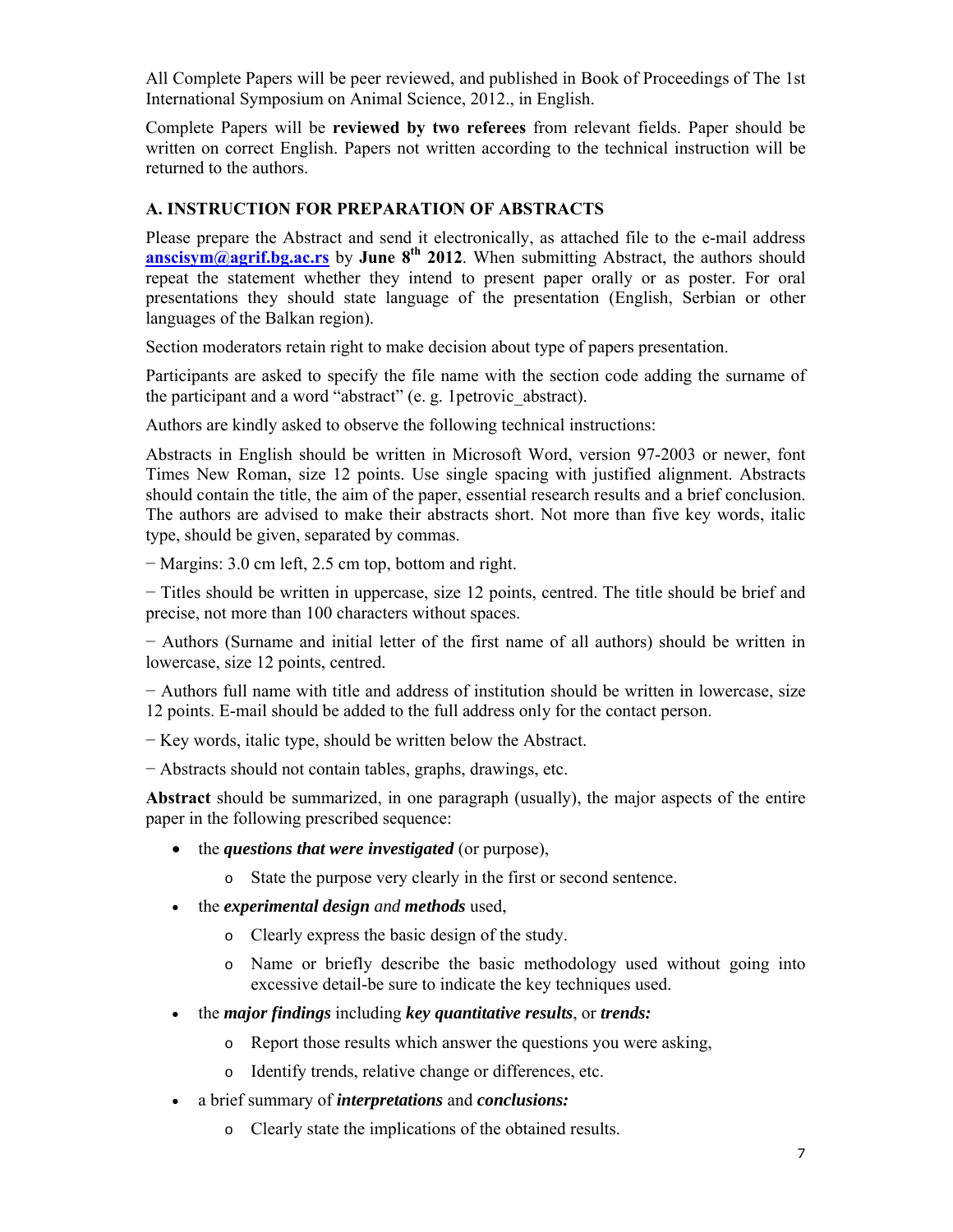The length of Abstract should be kept to about 200-300 words maximum. Therefore*, statements concerning each segment of the paper* should be limited (i.e. purpose, methods, results, etc.) to two or three sentences, if possible.

An example of an abstract can be found below.

Abstract not written according to the technical instruction will be returned to the authors.

#### ASSESSMENT OF COW WELFARE BASED ON SYSTEM OF BEHEVIORAL NEEDS

Hristov S., Zlatanović Z., Skalicki Z., Stanković B., Maksimović N.

Type of presentation: for oral presentation, English

Dr Slavča Hristov, professor, Faculty of Agriculture, Nemanjina 6, 11081 Zemun-Belgrade; e-mail: hristovs@agrif.bg.ac.rs;

mr. sci. Zvonko Zlatanović, lecturer,High agro-food school of professional studies, Ćirila i Metodija 1, 18400 Prokuplje;

Dr Zlatko Skalicki, professor, Faculty of Agriculture, Nemanjina 6, 11081 Zemun-Belgrade; mr. sci Branislav Stanković , assistant, Faculty of Agriculture, Nemanjina 6, 11081 Zemun-Belgrade;

dipl. eng. Nevena Maksimović, researcher, Institute for Animal Husbandry, Belgrade.

The aim of this paper was to determine the level of cow's behavioural welfare protection on farms with different rearing systems. Research of cow's behavioural welfare protection has been done on 5 farms (farms A, B, C, D, E) of various capacities with a total of 192 animals. The lowest farm was with 18 (farm B), and biggest with 80 cows (farm A). On farm C was 22, D 27 and farm E 35 cows. Two farms (farms A and C) represented the free system of rearing inside open stables, while the three farms (farms B, D and E) have tied system of cows rearing in closed stables. The two farms have paddock (farms A and D), from which paddock on farm A is always available to animals, while the paddock on farm D is used only during the day. Cows are old between 3 and 5 years with an average lactation between 4000 and 5000 litres of milk. For assessment of behavior rating scales were used from 0 to 5 (0 unsatisfactory, there are no resources to improve, 1 - unsatisfactory, there are resources to improve, 2 – sufficient, 3 – well, 4 - very good, 5 – excellent). The estimate is comprised of nine complex behavioural systems such as: reactivity, ingestion, explorative behavior, movement, social behavior, maintenance of hygiene of the body, territoriality, reproduction, and rest and sleep of animals. On farms with free rearing system of behavioural care benefit was evaluated as good (a 3.44 farms, farm B 3.22). Insufficient protection of behavioural welfare was found on farms associated with the breeding system without paddock (farm B 1.56 and farm E 1.44). Scale score well on the average, rated the cow behavioural welfare on the farm D associated with tied system of rearing and used of paddock.

*Key words: cows, welfare, behaviour, assessment* 

#### **B. INSTRUCTIONS FOR PREPARATION OF COMPLETE ORIGINAL PAPERS**

Complete Papers for the Symposium have to be written in English.

Papers should be submitted in electronic form as attached files to the e-mail address: **anscisym@agrif.bg.ac.rs** not later than by **September 8th 2012**. Authors are asked to specify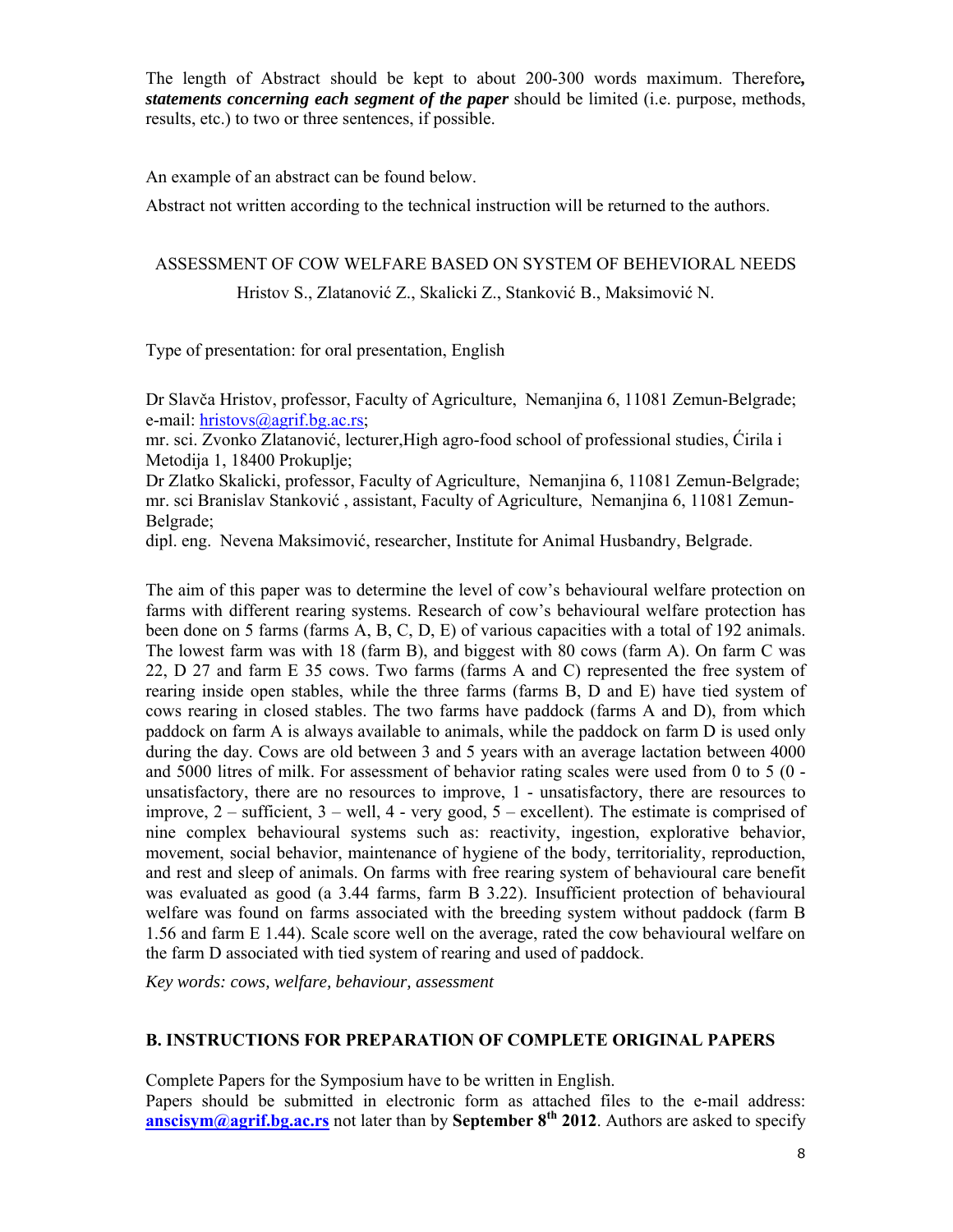file name with the section code adding the surname of the first author (e.g. 1Stankovic\_paper). If an author submits more than one paper, a number is added to the surname (1Stankovic1\_paper, 1Stankovic2\_paper). Please prepare your papers according to the instructions, and submit them before the deadline so that they can be included in the Program and Proceedings of the Symposium.

Original papers will be **reviewed by two referees** from relevant fields. Paper should be written on correct English. Papers not written according to the technical instruction will be returned to the authors.

### **Contributions with a positive review will be published in the Book of Proceedings if the registration fee is paid (per paper).**

Authors are kindly asked to observe the following technical instructions:

**Paper length,** including text, tables, graphs, figures and abstract should not **exceed 6 pages**. **Plenary lectures should not be longer than 8 pages.**

**Margins** should be 3.0 cm left, 2.5 cm top, bottom and right.

Single spacing and justified alignment.

Left alignment should be applied for the title, list of authors and subtitles. Use hanging indent (0.5 cm) for the list of references. Pages are not numbered.

**Texts** should be written in Microsoft Word, version 97-2003 or newer, font Times New Roman, size 12 points. Titles should be written in uppercase letters, font size 12 points.

Authors (full names and surnames) size 12 points, addresses size 12 points italic.

Subtitles lowercase, bold, size 12 points.

Use solely empty lines for line spacing (size 12 points): before subtitles, between the title and the list of authors, between authors' names and addresses, before table titles and after tables. Start of a section/paragraph in text should not be indented by the tabulator.

**Papers should contain** the title, list of authors (in one line), authors' addresses (in one line for each address), abstract, keywords, introduction, material and methods, results and discussion, conclusions and references.

**Full names and surnames of authors** should be written with titles. If all authors are not from the same institution, this should be marked by superscripts. Only for the contact person, e-mail should be added to the full address. As the Symposium has an international character, names of countries should be added to the addresses.

### **Title**

**Title should be** concise and succinctly describe the *contents* of the paper. Strongly avoid abbreviations and formulae. Use descriptive words that would associate strongly with the content of paper: the molecule studied, the organism used or studied, the treatment, the location of a field site, the response measured, etc.

### **Abstract**

**Abstract** contains the aim of the paper, essential research results and a brief conclusion. The authors are advised to make their abstract short (about 200-300 words maximum). Not more than five keywords in italic should be given, separated by commas see (A. Instruction for preparation of abstracts).

### **Introduction**

In the Introduction section authors should be:

- Establish the context of the work being reported. This is accomplished by discussing the relevant primary research literature (with citations) and summarizing current understanding of the problem was investigated;
- State the purpose of the work in the form of the hypothesis, question, or problem was investigated; and,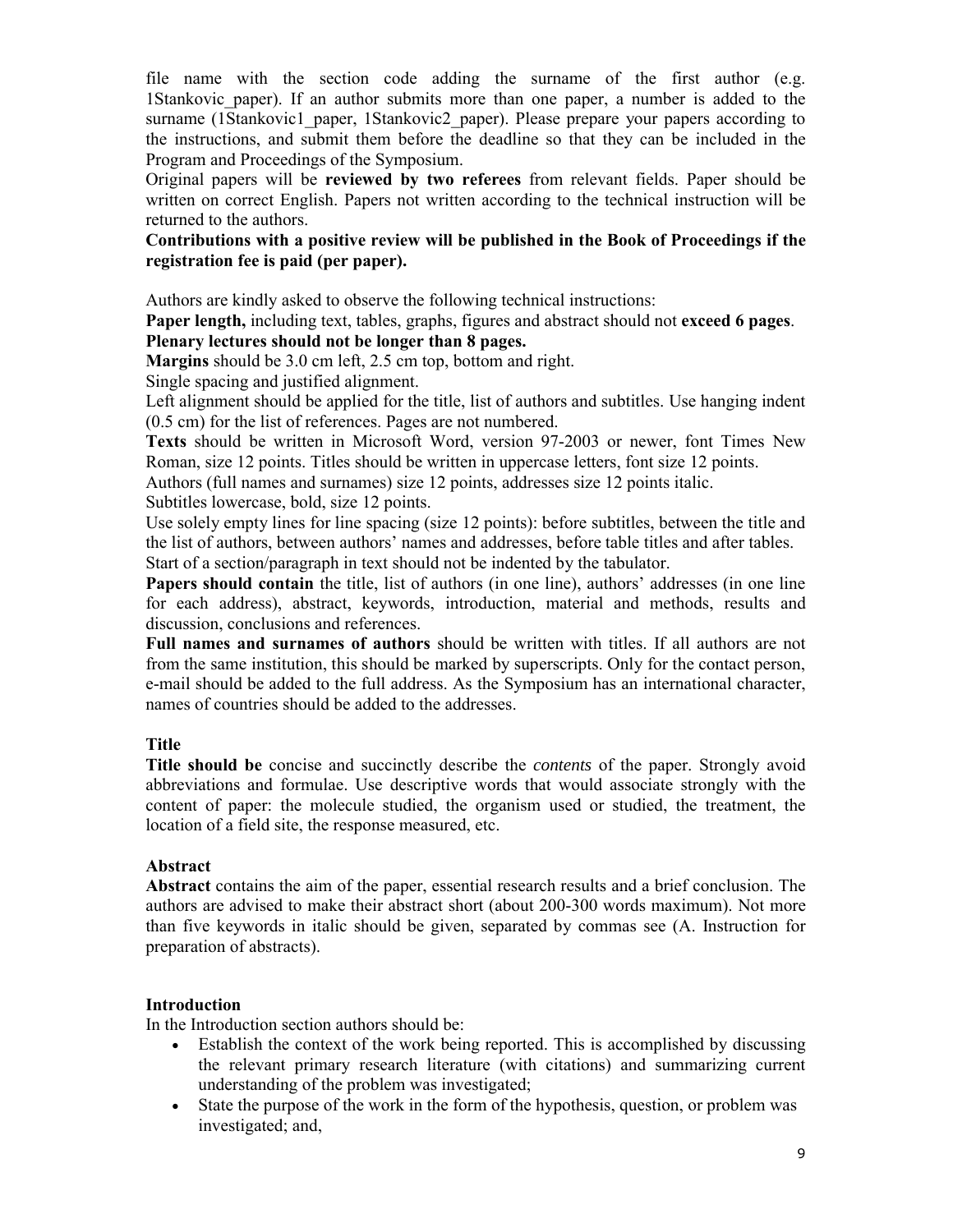Briefly explain rationale and approach and, whenever possible, the possible outcomes study can reveal.

### **Materials and methods**

In this section authors should be explained *clearly* how study was carried out in the following *general* structure and organization:

- The organism(s) studied (animal, plant etc.) and, when relevant, their pre-experiment handling and care, and when and where the study was carried out (*only* if location and time are important factors);
- If author did a field study, should be provided a description of the study site including the significant physical and biological features, and the precise location (latitude and longitude, map, etc);
- The experimental or sampling design (i.e., how the experiment or study was structured. For example, controls, treatments, what variable(s) were measured, how many samples were collected, replication, the final form of the data, etc.);
- The protocol for collecting data, i.e., how the experimental procedures were carried out, and,
- How the data were analysed (qualitative analyses and/or statistical procedures used to determine significance, data transformations used, what probability was used to decide significance, etc).

### **Results**

In the Results section author should be objectively presented the key results, *without* interpretation, in an orderly and logical sequence using both text and illustrative materials (Tables and Figures). The results section always begins with text, reporting the key results and referring to figures and tables. Summaries of the statistical analysis may appear either in the text (usually parenthetically) or in the relevant Tables or Figures (in the legend or as footnotes to the Table or Figure). The Results section should be organized around Tables and/or Figures that should be sequenced to present authors key findings in a logical order. The text of the Results section should be crafted to follow this sequence and highlight the evidence needed to answer the questions/hypotheses authors investigated.

**Tables** (table width from the left to the right margin), **graphs** and **photographs** (black and white, with high resolution) must be incorporated into text. Numbers and titles of tables should be written above the tables. Table contents should be separated by a minimum set of horizontal lines (0.5 points). Illustrations and graphs are also numbered, with the numbers written below graphs. For reliable printing, graphs and illustrations should be submitted in one of the graphical or image formats (\*.xls, \*tif or \*.jpg), solely in black and white rendition.

### **Discussion**

In the Discussion authors should be interpreted results in light of what was already known about the subject of the investigation, and to explain new understanding of the problem after taking authors' results into consideration. The Discussion will always connect to the Introduction by way of the question(s) or hypotheses authors posed and the literature author cited, but it does not simply repeat or rearrange the Introduction. Instead, it tells how authors study has moved us forward from the place they left us at the end of the Introduction. Fundamental questions to answer here include:

- Do results provide answers to testable hypotheses? If so, how do authors interpret their findings?
- Do findings agree with what others have shown? If not, do they suggest an alternative explanation?
- Given authors interpretation, what is our new understanding of the problem authors investigated and outlined in the Introduction?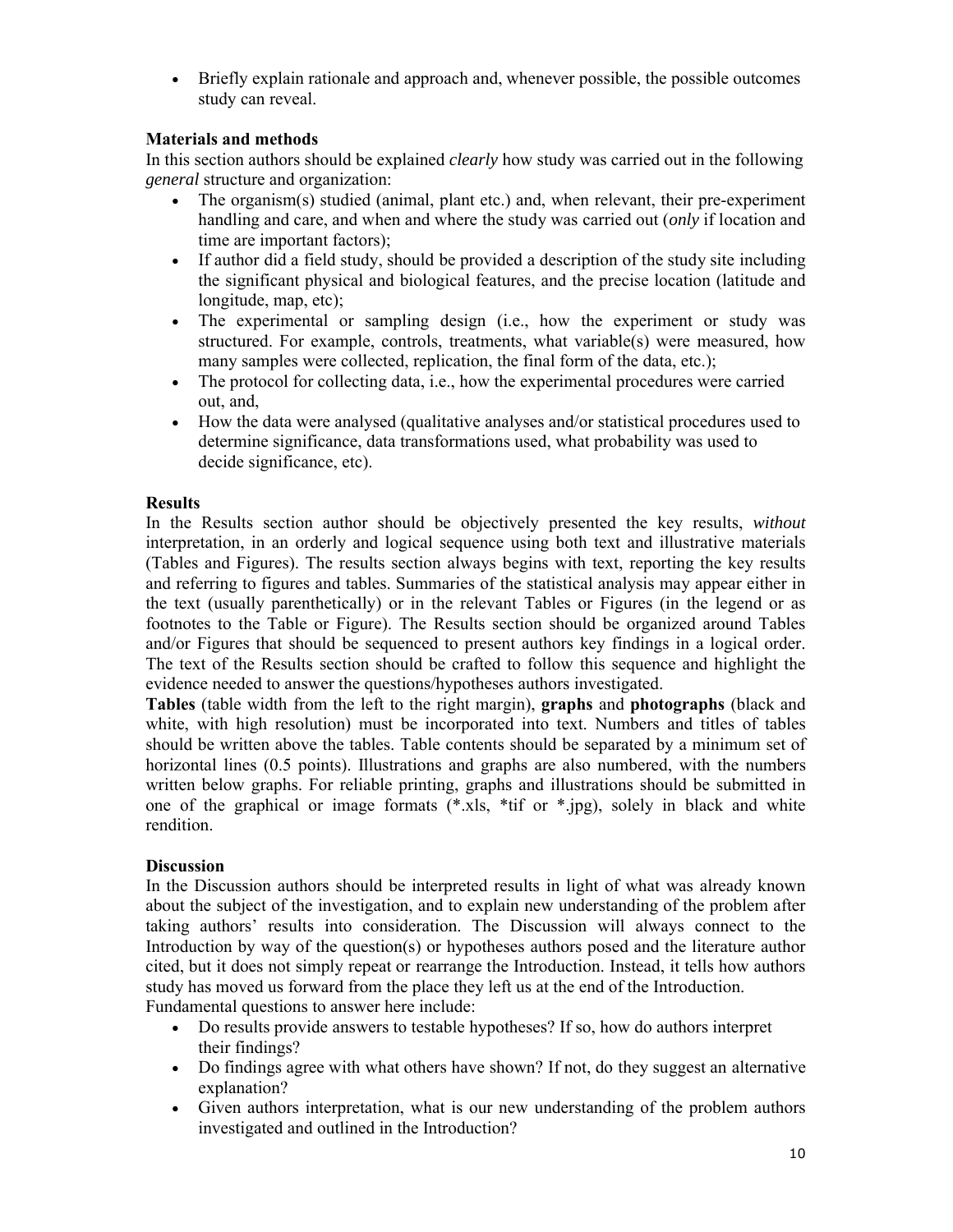If warranted, what would be the next step in authors study, e.g., what experiments would authors do next?

### **Conclusion**

This section should be used to briefly offer a synopsis of the conclusions of the research data. Conclusions should be brief and related to the aims of the paper and based on the results shown in the paper. Authors should be concisely stated the main conclusions of the research data.

#### **References**

References should contain only used literature, in alphabetical order. It is the author's responsibility to ensure that all references are correct and cited in the text. Authors should carefully check authors' surnames and first names, article titles, journal title, volume and pages number, book's publisher information, proceedings exact description.

In the text, references with three or more authors should be cited on all occasions with the first author followed by *et al*. (e.g. Smith *et al*., 1975). References with two authors should be cited in full on all occasions. Names of organizations used as authors (e.g. Agricultural and Food Research Council) should be written out in full in the list of references and on first mention in the text. Subsequent mentions may be abbreviated (e.g. AFRC). Ampersands are not to be used. Multiple references should be as follows: Wright *et al*., 1993 and 1994; Wright *et al*., 1993a and 1993b. When several references are cited simultaneously, they should be ranked by chronological order (e.g. Smith *et al.,* 1995; Fabre *et al.,* 1996; Schmidt *et al.,* 1998; Fabre *et al.,* 1999). 'Personal communication' or 'unpublished results' should follow the name of the author in the text where appropriate. The author's initials but not title should be included, and such citations are not needed in the reference list. Check that all of the references in the text are in the list of references and *vice versa*.

# **Literature cited should be listed in alphabetical order of authors as follows:**

#### *Journal articles or abstract:*

Author(s) surname and initials Year. Title. Full title of the Journal vol, pages. Example: Lewis RM, Emmans GC, Dingwall WS and Simm G 2002. A description of the growth of sheep and its genetic analysis. Animal Science 74, 51-62.

### *Book:*

Author(s) or editor(s) surname and initials Year. Title, number of volumes if more than  $1$ , edition if applicable. Name of publisher, place of publication.

### *Book chapter or symposium proceedings:*

Author(s) surname and initials Year. Title. In Title of the book or of the proceedings (eds followed by the editor(s)), volume number when applicable, pages. Name of publisher, place of publication.

For symposium proceedings it is not necessary to mention the date and place of the symposium.

Example: Nozière P and Hoch T 2006. Modelling fluxes of volatile fatty acids from rumen to portal blood. In Nutrient digestion and utilization in farm animals (eds E Kebreab, J Dijkstra, A Bannink, WJJ Gerrits and J France), pp. 40-47. CABI Publishing, Wallingford, UK.

#### *Report at an event (conference, meeting, etc) not included in a book or proceedings:*

Author(s) surname and initials Year. Title. Nature of the event, place of the event, number of pages.

Example: Martuzzi F, Summer A, Malacarne M and Mariani P 2001. Main protein fractions and fatty acids composition of mare milk: some nutritional remarks with reference to woman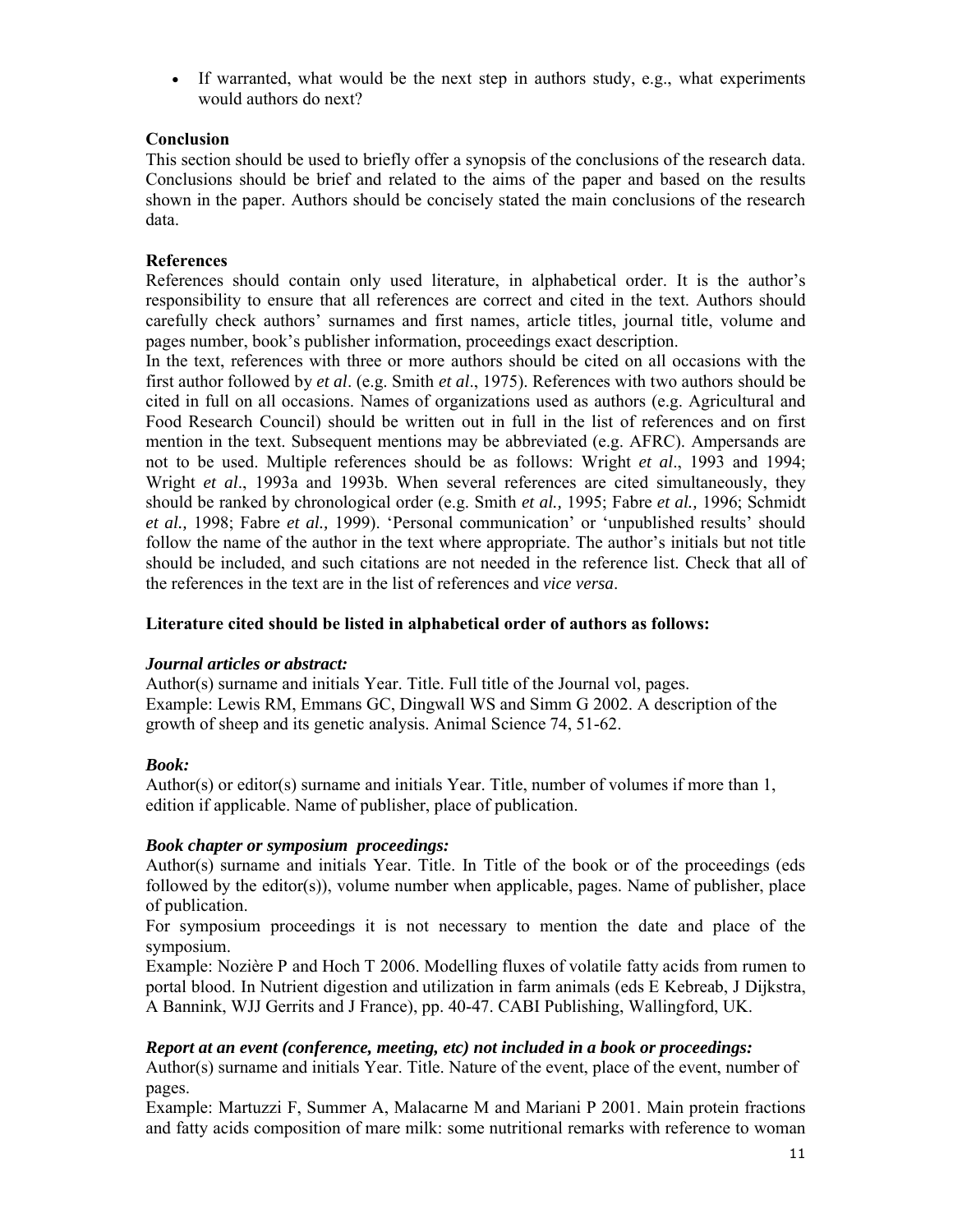and cow milk. Conference at the 52nd Annual Meeting of the European Association for Animal Production, Budapest, Hungary, 10 pp.

### *Thesis:*

Author surname and initials Year. Title. Type of thesis, university with English name. Example: Vlaeminck B 2006. Milk odd- and branched-chain fatty acids: indicators of rumen digestion for optimisation of dairy cattle feeding. PhD, Ghent Univ.

#### *Website addresses:*

Website addresses can be used when no other reference is available. They should be presented as for standard references but in addition they should include the date when the document was retrieved:

Bryant P 1999. Biodiversity and Conservation. Retrieved October 4, 1999, from http://darwin.bio.uci.edu/~sustain/bio65/Titlpage.htm

We thank all authors for their cooperation.

# **C. INSTRUCTIONS FOR PREPARATION OF REVIEW PAPER**

Authors should have in mind that the **purpose of a review paper** is to succinctly review recent progress in a particular topic. Overall, the **review** paper should be summarized the current state of knowledge of the topic. It should be created an understanding of the topic for the reader by discussing the findings presented in **recent research papers**.

Review paper should consist of title and four general sections:

**Title** should be short and inform reader of the major ideas that will be discussed.

**Abstract** should be summarized the major points made within the body of paper.

**Introduction & Background:** Introduction should be short and concise (ca. 1.0 page). The purpose of the introduction is to introduce reader to the ideas that authors will be addressing in the body of paper. Provide the necessary background information.

# **Body of the Paper**

- Experimental Evidence: Describe important results from recent primary literature articles and
- Explain how those results shape our current understanding of the topic.
- Mention the types of experiments done and their corresponding data, but do not repeat the experimental procedure step for step.
- Point out and address any controversies in the field.
- Use figures and/or tables to present your own synthesis of the original data or to show key data taken directly from the original papers.

### **Conclusion**

- Succinctly summarize author major points.
- Point out the significance of these results.
- Discuss the questions that remain in the area.
- Keep it brief.

#### **References**

### **(See instruction for preparation of complete original papers)**

#### **Designation and submission of review papers**

Papers should be submitted in electronic form as attached files to the e-mail address: **anscisym@agrif.bg.ac.rs** not later than by **September 8th 2012**. Authors are asked to specify file name with the section code adding the surname of the first author (e.g. 1Stankovic\_paper). If an author submits more than one paper, a number is added to the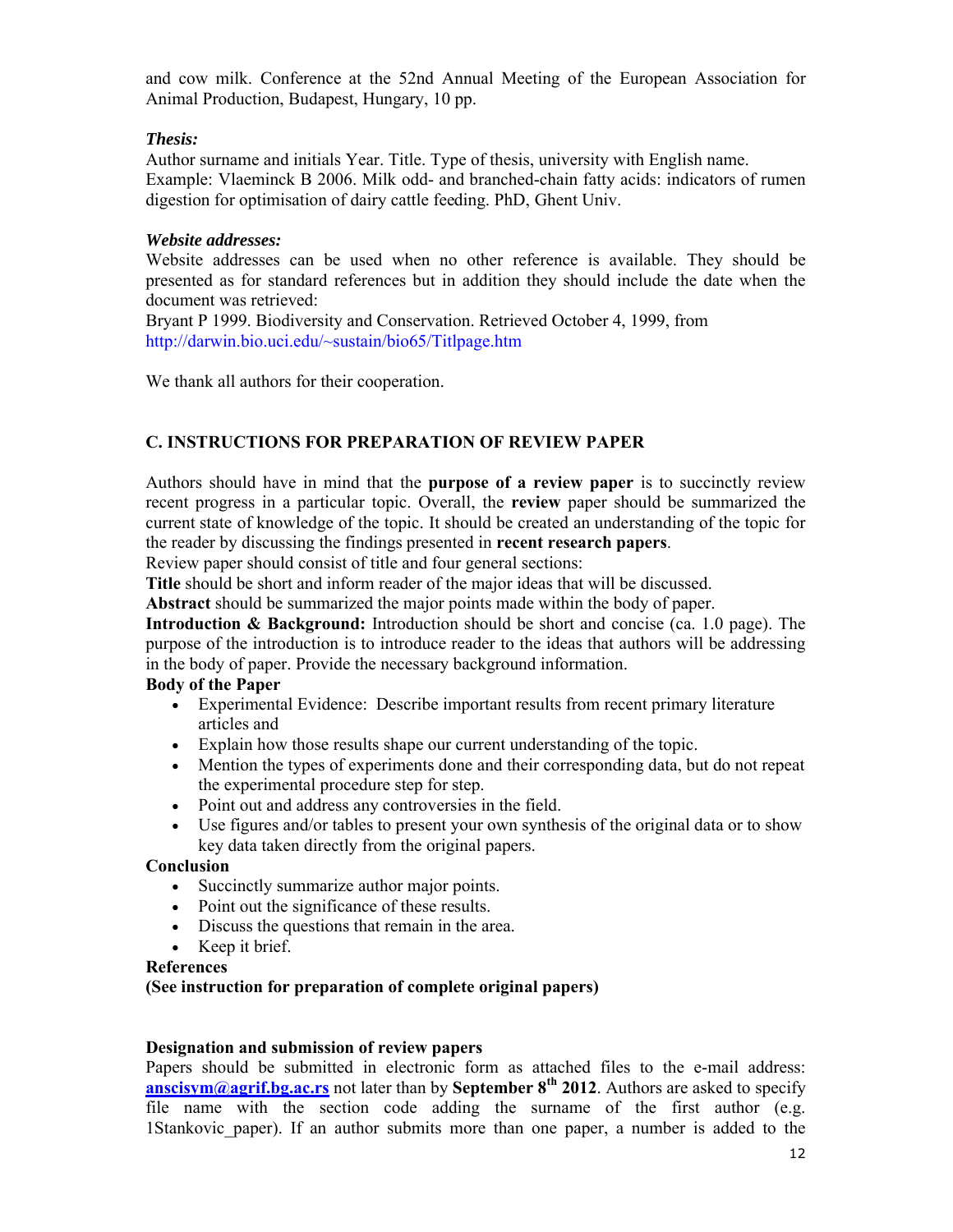surname (1Stankovic1\_paper, 1Stankovic2\_paper). Please prepare your papers according to the instructions, and submit them before the deadline so that they can be included in the Program and Proceedings of the Symposium.

Review papers will be **reviewed by two referees** from relevant fields. After required corrections, if any, papers will be language-edited. Papers not written according to the technical instruction will be returned to the authors.

#### **Contributions with a positive review will be published in the Book of Proceedings if the registration fee is paid (per paper).**

We thank all authors for their cooperation.

#### **D. GUIDELINES FOR ORAL PRESENTATIONS**

#### **Duration**

Oral Presentation duration will be 10 min talks followed by 5 min discussion.

#### **Time**

The individual Presentation Time can be found in Programme. Please note that the presentation time might undergo some minor adjustments until the symposium. Check the website www. agrif.bg.ac.rs for an up-to-date schedule.

#### **Format**

Oral Presentations should be provided as a digital Microsoft Powerpoint presentation (\*.PPT) only. Please do not include movie sequences or internet links into presentation and make sure that file size remains as small as possible when including images. If necessary, use image processing software to reduce scale and resolution of images to avoid oversized presentations.

#### **Bringing your PPT to the Symposium**

Please bring along PPT the traditional way, on a CD, USB-Stick, etc. and check it in with presentation technician at the symposium prior to the talk. If possible, hand in PPT to the Presentation Tech Service in the morning of the talk prior to the scientific sessions.

Accepted file format: Microsoft Powerpoint 97 and newer (ppt).

#### **E. GUIDELINES FOR POSTER PRESENTATIONS**

**Poster size:** 0.8 meter width x 1 meter height – square format. The poster must fit within these measurements.

- Please check in with the Poster Desk upon arrival. You will be told what your board number assignment is and what session your poster has been linked with.
- Hang your poster only on the board that has been assigned to you. Poster boards will be numbered so they can be found easily. Do not move numbers. (Please ask for assistance if you need any help to hang your poster).
- Bring your own Velcro tape to attach your poster to the boards.

#### **Components of the poster:**

Posters should include a title, names of authors and their addresses, abstract, introduction materials and methods, results, discussion (or a combined results and discussion), conclusion, acknowledgments (if any), references, tables, and figures.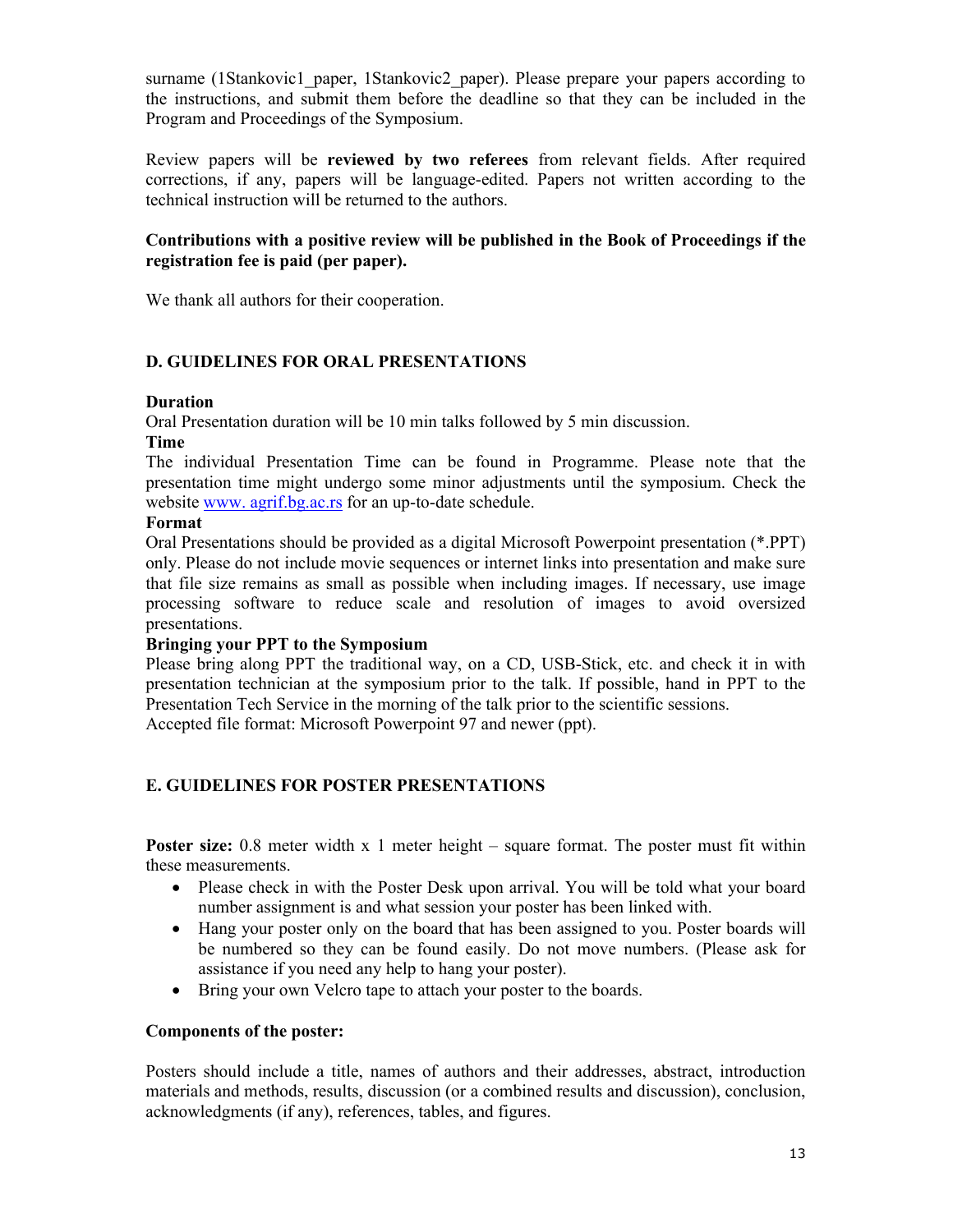**Title:** The title should accurately reflect the contents of the poster. Brief, concise titles are encouraged. Below the title should include the name(s) of the author(s) and their address(es). The name of the presenter should be placed first.

**Abstract:** The abstract should be a concise highlight of the results and conclusions. Methodology should not be abstracted unless it is necessary to explain the results or unless the paper describes a new technique. Abstracts should be brief  $(\leq 300 \text{ words})$ .

**Introduction:** The introduction should explain why the research was conducted and why it is important. The introduction should condense the relevant information in the field that led the author to do the research. The introduction is not a complete literature review, and only the most relevant references should be cited. The introduction should also contain a statement that describes the purpose or objective of the research.

**Materials and Methods:** The underlying goal of this section is to briefly describe what was done so that others can repeat the experiment. Experimental designs can be explained by use of figures if they will help clarify what was done. If the experiment was a complicated one with many sub-parts, subsections may be used to describe each sub-part.

**Results:** This section describes the data. Proper use of tables and figures can enhance and help explain the results. Statistical analysis of data is necessary, unless differences are so obvious that statistical analysis is superfluous. Although probability values of 0.05 and 0.01 are traditionally used, each author is free to choose his own level of significance.

**Measurements:** Use metric units of measurement. When it is needed, English equivalents may be given in parentheses. When using monetary symbols, please make sure the country of the currency is clear.

**Discussion:** This section should interpret the results and compare the results from the experiment to those found in similar research. The section can also be used to speculate about the results, to provide reasons for the trends, and to suggest new ideas that can advance our understanding about issue.

**Conclusion:** This section should be used to briefly offer a synopsis of the conclusions of the research data. Concisely state the main conclusion. Leave the reader no doubts about the take-home message.

**Acknowledgments:** This section should be used to thank organizations which supported the research monetarily and individuals who assisted in the research or preparation of the paper (optional).

**References (see Instruction for preparation of complete original papers):** Select references with great care. Unless the paper is a review, there is no need to reference every paper written about a subject. Use only the most important ones.

#### **Guidelines for preparing a better poster:**

- Careful design is needed. The poster is a visual display. Begin by preparing a scale model layout as an outline for the poster. This allows you to determine the number and size of figures, tables, heading, and length of text before making any final products.
- The organization and flow of the poster needs to be very clear. Visually subordinate those things that are less important and draw attention to those of greater importance. Make clear sequence in which the poster is to be viewed.
- Keep explanatory text close to the figure it is explaining.
- Group related information together, and make the groupings clear. A visually clear presentation will have a substantial amount of blank space. If elements are crammed too tightly, the poster will appear chaotic and hard to follow.
- Show as well as tell the story. Tables and figures should be a main component of a successful poster. A 1:1 ratio of text and graphics appears to be an acceptable value for presenting an effective, visually appealing poster. Do not use extensive text.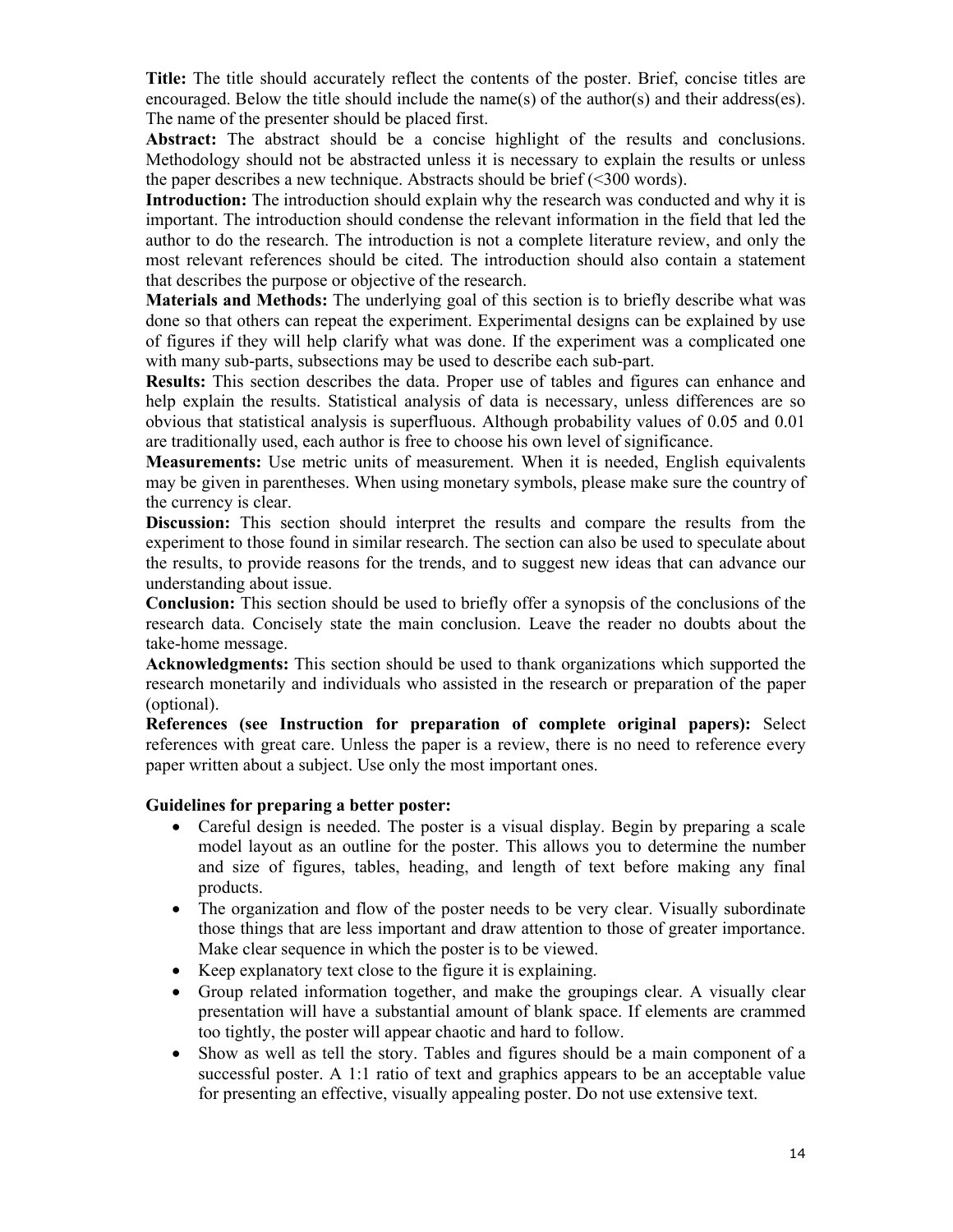- Make the poster accessible to browsers. Use a simple font, such as Helvetica. A mix of capital and lower case letters is easier to read than all capitals. The title should be legible from 15 feet away. It should be assertive, clear, and catch the eye of the viewer. You may wish to shorten names and affiliations when they are too wordy. This information may be in slightly smaller type than the title.
- Main headings carry the essential content and should provide a complete take-home message and be visible at 8 feet. Supporting text follows the main headings and should be visible at 5 feet. Be sure your contact information is placed on your poster.

#### **ACCOMMODATION**

In the immediate vicinity of the Faculty of Agriculture in Zemun-Belgrade, there are several hotels with reasonable prices.

**IN HOTEL, Belgrade, 4\*** Contact Person: Milica Simonović Tel: + 381 11 310 53 54 Fax: +381 11 310 53 51 Mob : +381 60 88 464 33 E-mail: milica.simonovic@inhotel-belgrade.rs Prices: Standard single room: 85 € (official price IN Hotel Beograd is 165 €) Double room: 85 € (official price IN Hotel Beograd is 185 €) The listed price includes 7 benefits for you, just in IN Hotel: 1. Overnight stay 2. Breakfast (international buffet), 3. Use of cable and WiFi internet in the room and WiFi Internet in public areas of the hotel, 4. Use of fitness center, sauna, whirlpool baths and room for relaxing in the hotel fitness center 5. Parking place 6. 24 hour professional security hotel 7. VAT (item subject to change). Also, IN Hotel Beograd offers the following amenities: • 24 hour room service; • Infusion restaurant and bar with wireless Internet access in the lobby; • Infinity bar & terrace on the floor of the hotel VIII (open from 17h to 02h); • fitness center; • 4 conference rooms with a capacity of 10 to 100 people; • Business Center (07-22h); • Cooperation with the two private clinics; • Garage with 50 parking places with 24 hour video surveillance  $- \epsilon$  10 per vehicle per day; • Shuttle bus - 24 hours transportation available to and from the airport -  $\epsilon$  10 per person each way. Prices do not include tourist tax which is 128.00 RSD per person and are subject to change. Option bid for the group: 07.05.2012.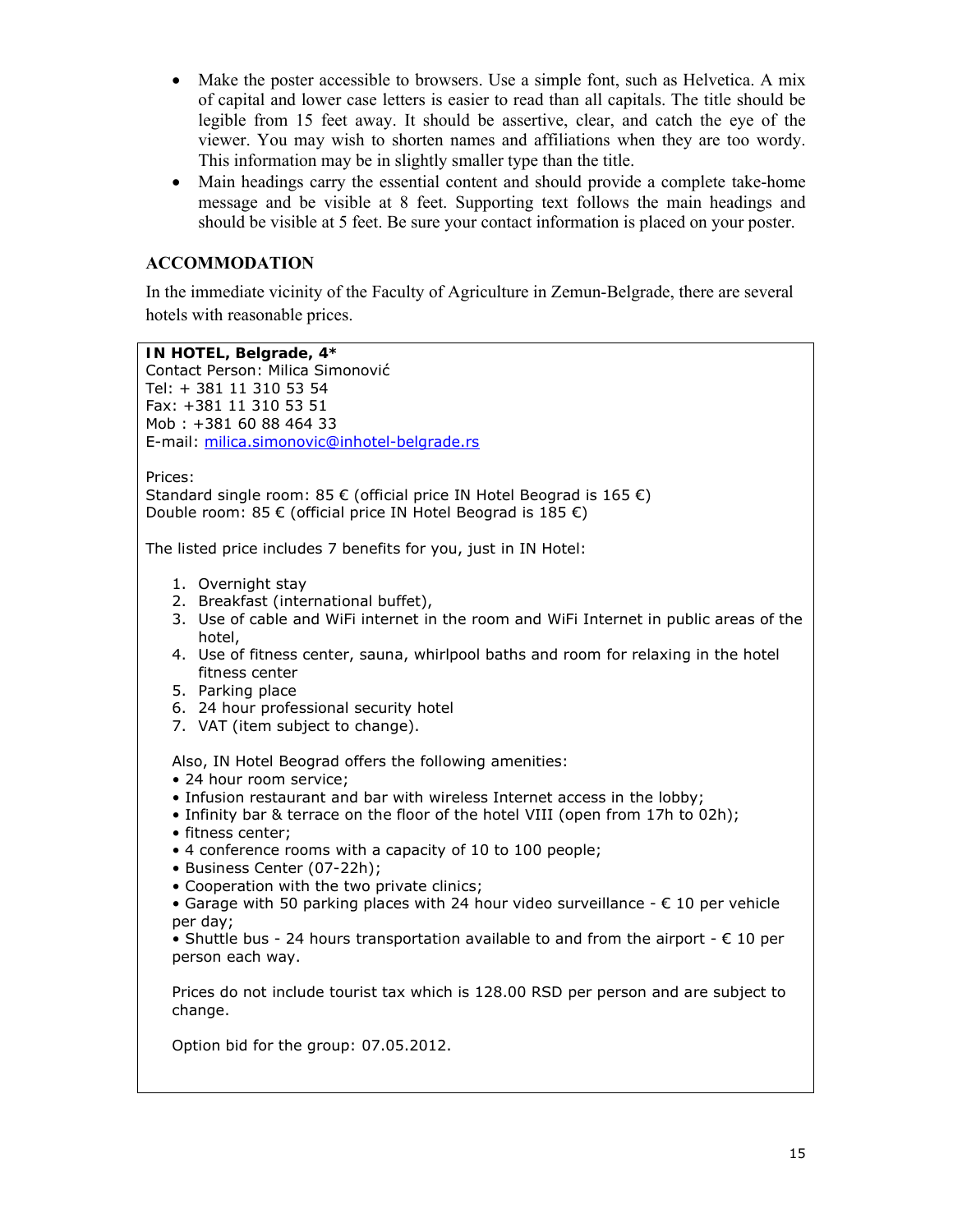**Villa Forest 4\***

Structure of the hotel accommodation consists of 6 suites, 11 superior rooms with double bed, 3 double rooms with separate beds and 4 small single rooms.

As the Hotel has 24 accommodation units, if you want single variant, we can to place 24 people in the required period.

If we combine single and double rooms and suites which guests can receive is greater. Price per room per day: 6500.00 RSD

The price includes breakfast bed - buffet.

The price does not include the residence tax, which amounts to 128.00 RSD per person per day. Is subject to change.

Note: Especially for your guests we will give you the same price as the room. VAT INCLUDED IN ALL PRICES.

Payment: through the accounts, credit cards: Visa, MasterCard, Maestro, Dina, American Express, Diners or cash.Milena Pavlovic Cvetkovic, General Manager,

Mob: +381 11 65 304 99 31, 064 328 44 58 e-mail: milenacvetkovic@gh-forest.com Hotel Villa Forest Majevicka 2m 11080,Zemun **Srbija** Hotel phone +381 11 319 63 24, 319 63 25 e-mail: info@gh-forest.com www.gh-forest.com

#### **Hotel Skala 3\***

Skala Hotel is located in the center of Zemun, 50 meters from the theater Madlenianum and 10 minutes drive from the city center and airport. Includes air-conditioned rooms with free wireless Internet.

All rooms include private bathroom scale, flooring, flat TV and minibar. Room service is available 24 hours a day, you can use a dry cleaning services, laundry and ironing.

Serbian specialties, international cuisine and a wide selection of quality wines are served at the restaurant under the arches of the old hotel Skala.

5 minutes walk from the banks of the Danube and Zemun quay.

Bežanijska 3, 11080 Zemun +381 11 307 50 32 fax +381 11 21 90 724 http://hotelskala.rs rezervacije@hotelskala.rs office@hotelskala.rs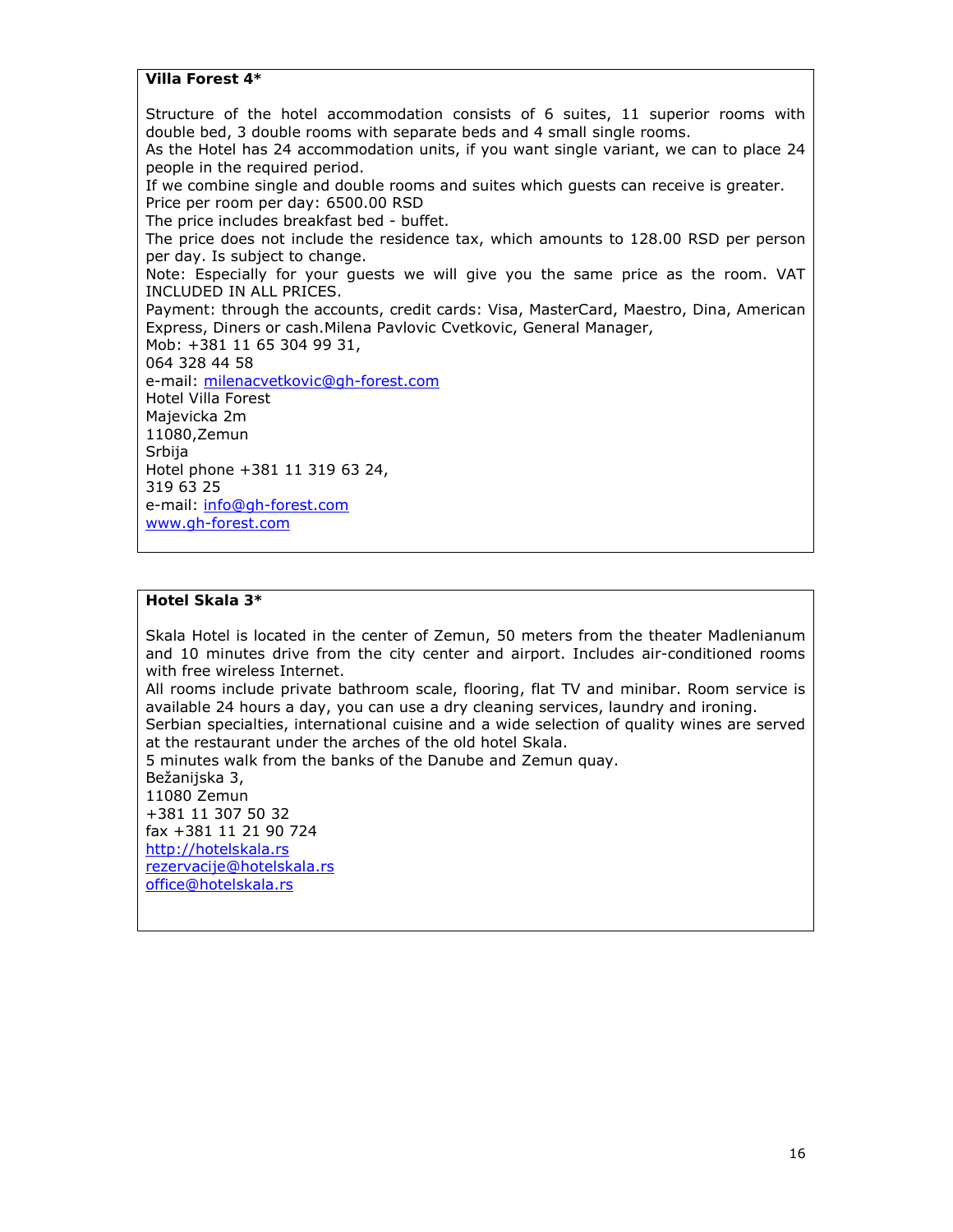**Villa Petra 3\***

Room type: single-bedded with french bed and own bathroom

Equipment: mini bar, cable TV, AC, safe-deposit box

Position: turned to the garden

"Villa Petra" (former B KLUB) is situated in the centre of Zemun, near the bus and taxi station. Good connection with the centre of Belgrade- only 10 minute ride and to the airport- 15 minute ride, makes this place excellent choice for all business people and tourists.

Authentic ambient of the house from second half of the XIX century may be interesting to anyone who wants to experience the home atmosphere of the town. And those who would like to have the real impression of the local life may walk to the Danube river bank and for 5 minutes get to the Quay- favorite place of the locals.

There are 8 rooms in Villa Petra

single room 29 €

double room 39 €

-Breakfast and air condition are included in the price

-Tax is not included in the price, and it is 128 din. per person

-Parking in a garage nearby, with the watchman, is 600 din. per day.

-Prices for group or for stay in some longer period can be in special agreement.

Address: Dubrovačka 10, 11080 Zemun

Telephone: 381 (0)11 307-68-86, 381(0)62 8350055

Email: office@roomsvillapetra.com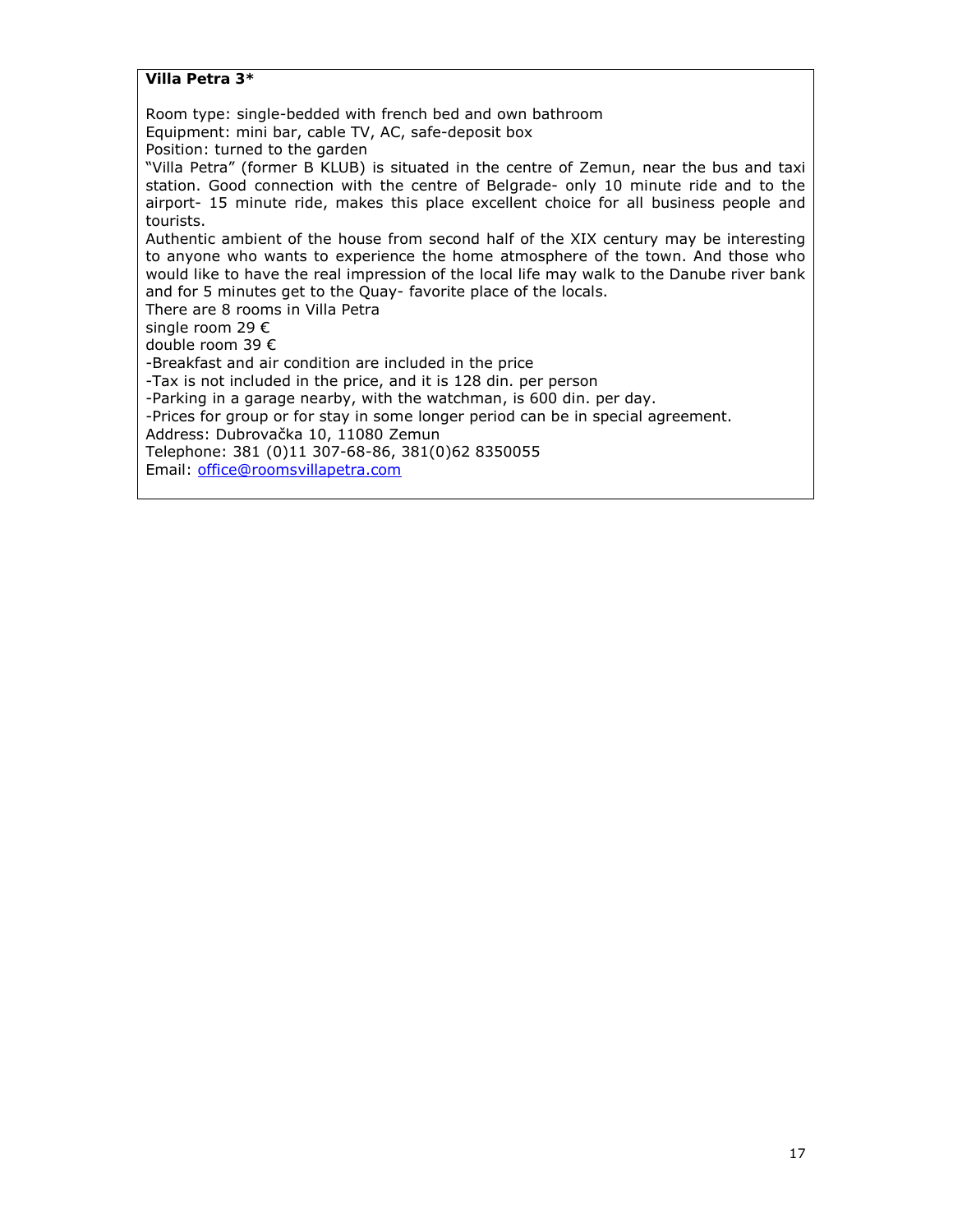*EURO GARNI HOTEL 4\**

The hotel is situated on a strategic location at the entrance to Zemun-Belgrade. Euro Garni hotel d.o.o. operates with the Bed & Breakfast principle. Services category of this hotel is reflected in comfortable accommodation capacities and staff that is always there for you. There are 20 parking places available in a possession of the hotel.

The accommodation capacity is 43 persons, and total number of rooms is 21. In order to make bigger comfort, all rooms have Lcd televisions, Internet connection, air conditioners and telephone. Offer is completed and circled with room service.

| Price (RSD):         | Price | 30%<br>discount |
|----------------------|-------|-----------------|
| single standard      | 7000  | 4900            |
| single superior      | 8000  | 5600            |
| double standard 8500 |       | 5950            |
| double superior 9500 |       | 6650            |
| tripleroom           | 11000 | 7700            |
| suite                | 12500 | 8750            |

Ratarski put 37b, 11080 Zemun, Srbija

Tel: +381 11 2616 716

Fax: +381 11 2616 765

E-mail: info@euro-garnihotel.rs

http://www.euro-garnihotel.rs/index.html

#### **Hotel OASIS 2\***

OASIS Hotel is a newly built hotel with 2 star national categories, ie. 3 SUPERIOR star by the European categorization (www.eurostar.org), according to the latest standard and technology and its design is entirely suited to the needs of modern man, the ideal choice for business travelers and tourists.

All rooms are fully equipped with telephones, televisions, satellite receivers, receiving more than 300 programs, air conditioning, safes, mini bars, showers and hair dryers. Beds in the rooms are extra Superior quality 5 star standards.

1 person Single Room € 49.00

1 person Double room € 49.00

2 persons Double room € 59.00

Third person in room € 10.00

http://www.oasis-beograd.com

Tel: +381 (0) 11 316 6302 Mob: +381 (0) 63 111 06 11 Fax: +381 (0) 11 316 6051 Adress: Novosadski autoput 75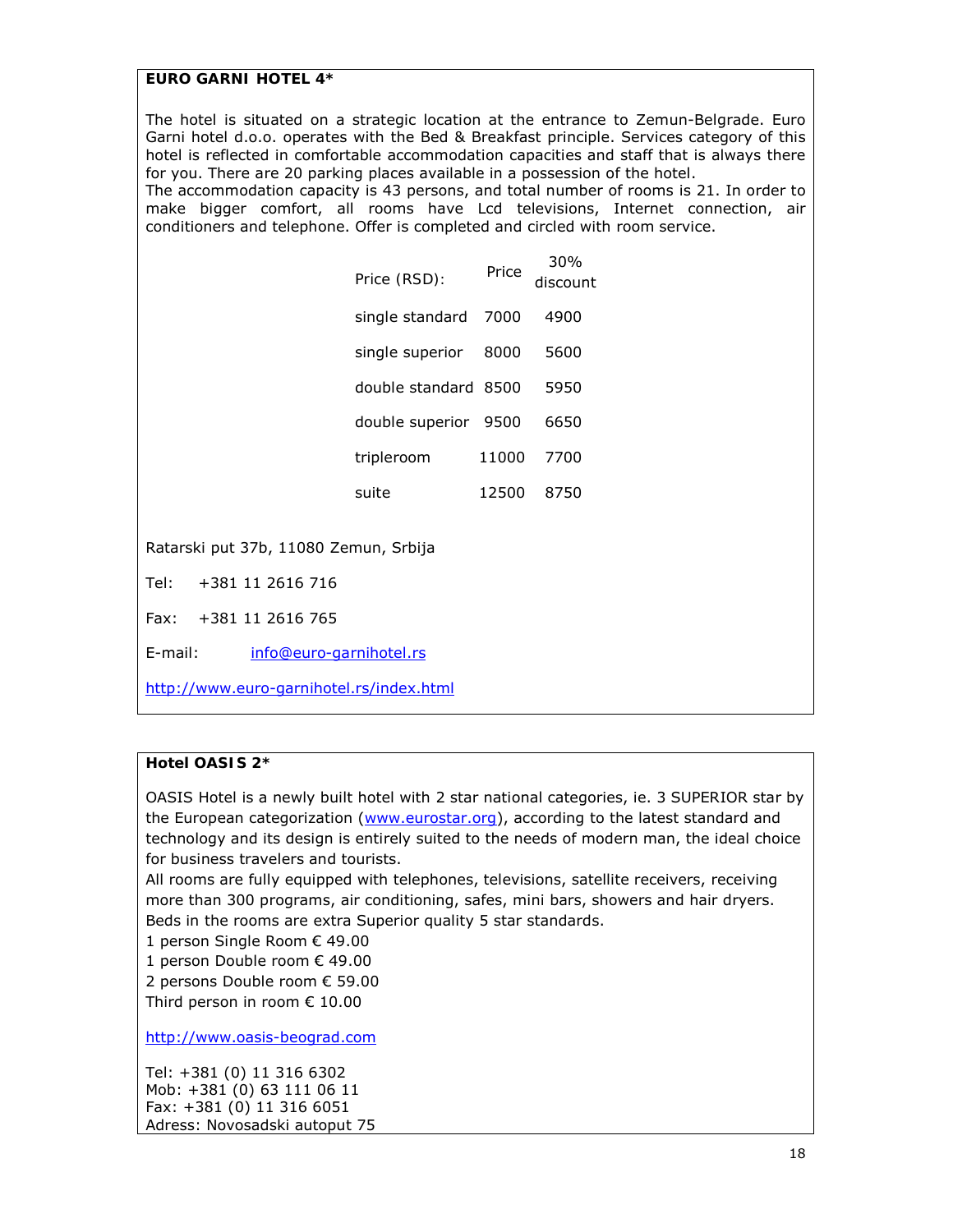**Hotel Lav\*\***

- 2 Apartments,
- 2 rooms with 3 beds,
- 17 double rooms,
- 10 rooms with one bed,

All rooms have bathroom, hair-dryer, SAT-TV, direct phone line, free wireless internet service for your PC (WLAN)

Room service and laundry service are available from 00 – 24 h.

An overnight stay includes breakfast, too – Swedish table.

Free parking space is also available in the yard of a hotel.

- **ROOM TYPE PRICE**
- One bed room ........................................... 3.900,00 RSD One bed room lux............................... ........4.500,00 RSD Double room ............................................. 5.000,00 RSD Double room (single use) ................... ...... 4.500,00 RSD Double room lux ........................................ 5.500,00 RSD Double room lux (single use)................. .... 5.000,00 RSD Room with 3 beds ...................................... 6.600,00 RSD Apartman I ........................................... ... 7.000,00 RSD Apartman II .................................... ......... 6.500,00 RSD

Cara Dušana 240

Tel.: +381 (0) 11 316-32-89

+381 (0) 11 316-32-91

Mob.:+381 (0) 65 316-32-89

Fax: +381 (0) 11 316-26-48

e-mail: reception@hotellav.co.rs

mail: info@hotellav.co.rs

www.hotellav.co.rs

For more detail information about hotel accommodation in Zemun, Novi Beograd (New Belgrade) or Old town across river Sava, we recommend 111 hotels on:

http://www.booking.com/city/rs/belgrade.sr.html?aid=333368;label=belgradebUEqTVAPrwAynjOUENq0vwS5692749589;ws